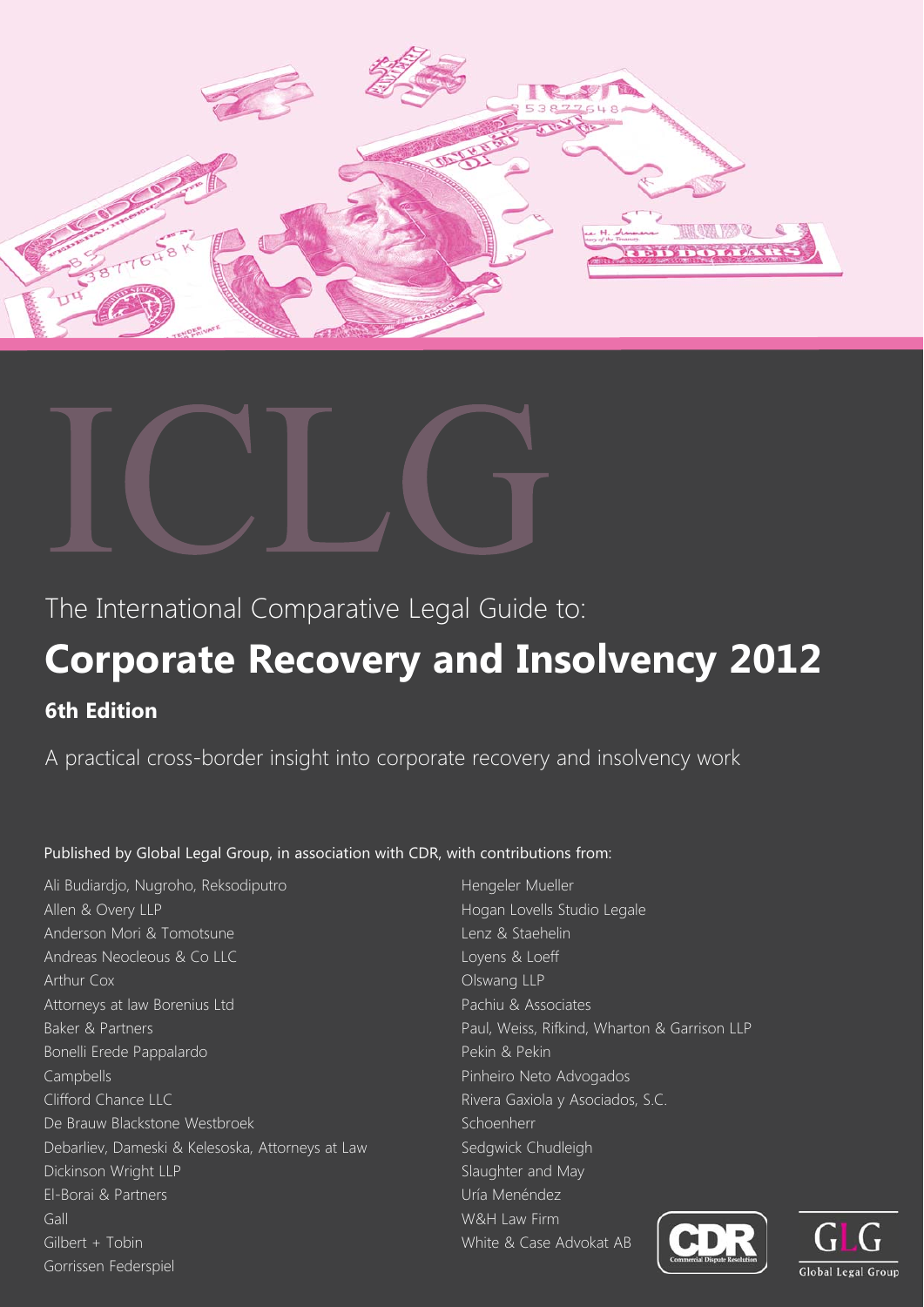## The International Comparative Legal Guide to: Corporate Recovery and Insolvency 2012



Global Legal Group

#### Contributing Editor

Sarah Paterson, Slaughter and May

#### **Account Mana**

Dror Levy, Maria Lopez, Florjan Osmani, Oliver Smith, Rory Smith, Samuel Romp, Toni Wyatt

Sub Editor Fiona Canning

Editor

Suzie Kidd

Senior Editor Penny Smale

Managing Editor Alan Falach

Group Publisher Richard Firth

#### Published by

Global Legal Group Ltd. 59 Tanner Street London SE1 3PL, UK Tel: +44 20 7367 0720 Fax: +44 20 7407 5255 Email: info@glgroup.co.uk URL: www.glgroup.co.uk

GLG Cover Design

F&F Studio Design

GLG Cover Image Source iStockphoto

#### Printed by

Ashford Colour Press Ltd June 2012

Copyright © 2012 Global Legal Group Ltd. All rights reserved No photocopying

**ISBN 978-1-908070-31-9 ISSN 1754-0097**

Strategic Partners





|                                                                            | <b>Insolvency Law and Contract: Policy and Practice in the US and UK</b> – Sarah Paterson $\&$     |  |  |  |
|----------------------------------------------------------------------------|----------------------------------------------------------------------------------------------------|--|--|--|
|                                                                            | Elena Prattent, Slaughter and May                                                                  |  |  |  |
|                                                                            | Date Certain Requirements in Insolvency Scenarios: An Italian Peculiarity – Filippo Chiaves,       |  |  |  |
|                                                                            | Hogan Lovells Studio Legale                                                                        |  |  |  |
| 3.                                                                         | <b>Schemes of Arrangement under the Companies Act 2006 for Foreign Companies</b> – Alicia Videon & |  |  |  |
|                                                                            | Julian Turner, Olswang LLP                                                                         |  |  |  |
| $C_{\text{current}}$ $C_{\text{test}}$ $C_{\text{test}}$ $C_{\text{test}}$ |                                                                                                    |  |  |  |

#### Country Question and Answer Chapters:

| $\overline{4}$ | <b>Australia</b>      | Gilbert + Tobin: Dominic Emmett & Nicholas Edwards                                                 | 16  |
|----------------|-----------------------|----------------------------------------------------------------------------------------------------|-----|
| 5              | <b>Austria</b>        | Schoenherr: Dr. Wolfgang Höller & Mag. Dr. Barbara Steger                                          | 22  |
| 6              | <b>Belgium</b>        | Allen & Overy LLP: Koen Van den Broeck & Thales Mertens                                            | 28  |
| 7              | <b>Bermuda</b>        | Sedgwick Chudleigh: Alex Potts & Nick Miles                                                        | 34  |
| 8              | <b>Brazil</b>         | Pinheiro Neto Advogados: Luiz Fernando Valente de Paiva & André Moraes Marques 42                  |     |
| 9              | <b>Bulgaria</b>       | Advokatsko druzhestvo Andreev, Stoyanov & Tsekova in cooperation with<br>Schoenherr: Anton Andreev | 47  |
|                | 10 Canada             | Dickinson Wright LLP: Lisa S. Corne & David P. Preger                                              | 53  |
| 11 -           | <b>Cayman Islands</b> | Campbells: J. Ross McDonough & Guy Cowan                                                           | 60  |
|                | 12 China              | W&H Law Firm: Dr. Yin Zhengyou & Zhang Xueyun                                                      | 66  |
|                | 13 Cyprus             | Andreas Neocleous & Co LLC: Elias Neocleous & Maria Kyriacou                                       | 72  |
|                | 14 Denmark            | Gorrissen Federspiel: John Sommer Schmidt                                                          | 78  |
|                | 15 Egypt              | El-Borai & Partners: Dr. Ahmed El Borai & Dr. Ramy El Borai                                        | 84  |
|                | 16 England & Wales    | Slaughter and May: Sarah Paterson & Thomas Vickers                                                 | 90  |
|                | 17 Finland            | Attorneys at law Borenius Ltd: Mika Salonen & Timo Seppälä                                         | 101 |
|                | 18 France             | Allen & Overy LLP: Rod Cork & Marc Santoni                                                         | 107 |
|                | 19 Germany            | Hengeler Mueller: Dr. Ulrich Blech                                                                 | 116 |
|                | 20 Hong Kong          | Gall: Randall Arthur                                                                               | 123 |
|                | 21 Indonesia          | Ali Budiardjo, Nugroho, Reksodiputro: Theodoor Bakker & Herry N. Kurniawan                         | 129 |
|                | 22 Ireland            | Arthur Cox: William Day & John Donald                                                              | 134 |
|                | 23 Italy              | Bonelli Erede Pappalardo: Vittorio Lupoli & Andrea De Tomas                                        | 142 |
|                | 24 Japan              | Anderson Mori & Tomotsune: Tomoaki Ikenaga & Nobuyuki Maeyama                                      | 151 |
|                | 25 Jersey             | Baker & Partners: David Wilson & Ed Shorrock                                                       | 157 |
|                | 26 Luxembourg         | Loyens & Loeff: Véronique Hoffeld & Laurent Lenert                                                 | 161 |
|                | 27 Macedonia          | Debarliev, Dameski & Kelesoska, Attorneys at Law: Dragan Dameski &<br>Ivan Gjorgjievski            | 167 |
|                | 28 Mexico             | Rivera Gaxiola y Asociados, S.C.: Alonso Rivera Gaxiola &<br>Abraham Gómez Velázquez               | 173 |
|                | 29 Montenegro         | Moravčević Vojnović Zdravković in cooperation with Schoenherr:<br>Slaven Moravčević & Nikola Babić | 180 |
|                | 30 Netherlands        | De Brauw Blackstone Westbroek: Berto Winters & Rob van den Sigtenhorst                             | 186 |
|                | 31 Portugal           | Uría Menéndez - Proença de Carvalho: Pedro Ferreira Malaquias &<br>David Sequeira Dinis            | 193 |
|                | 32 Romania            | Pachiu & Associates: Florin Dobre & Alexandru Lefter                                               | 198 |
|                | 33 Serbia             | Moravčević Vojnović Zdravković in cooperation with Schoenherr:<br>Matija Vojnović & Vojimir Kurtić | 204 |
| 34             | Slovenia              | Filipov o.p. d.o.o. in co-operation with Schoenherr: Ana Filipov & Vid Kobe                        | 210 |
| 35             | Spain                 | Uría Menéndez: Alberto Núñez-Lagos Burguera & Ángel Alonso Hernández                               | 216 |
| 36             | <b>Sweden</b>         | White & Case Advokat AB: Carl Hugo Parment & Michael Gentili                                       | 223 |
| 37             | <b>Switzerland</b>    | Lenz & Staehelin: Daniel Tunik & Tanja Luginbühl                                                   | 228 |
| 38             | <b>Turkey</b>         | Pekin & Pekin: Gökben Erdem Dirican & Pınar Denktaş                                                | 235 |
| 39             | <b>Ukraine</b>        | Clifford Chance LLC: Olexiy Soshenko & Andrii Grebonkin                                            | 243 |
|                | 40 USA                | Paul, Weiss, Rifkind, Wharton & Garrison LLP: Alan W. Kornberg &<br>Elizabeth R. McColm            | 249 |

**Further copies of this book and others in the series can be ordered from the publisher. Please call +44 20 7367 0720**

#### Disclair

This publication is for general information purposes only. It does not purport to provide comprehensive full legal or other advice.

Global Legal Group Ltd. and the contributors accept no responsibility for losses that may arise from reliance upon information contained in this publication. This publication is intended to give an indication of legal issues upon which you may need advice. Full legal advice should be taken from a qualified professional when dealing with specific situations.

#### www.ICLG.co.uk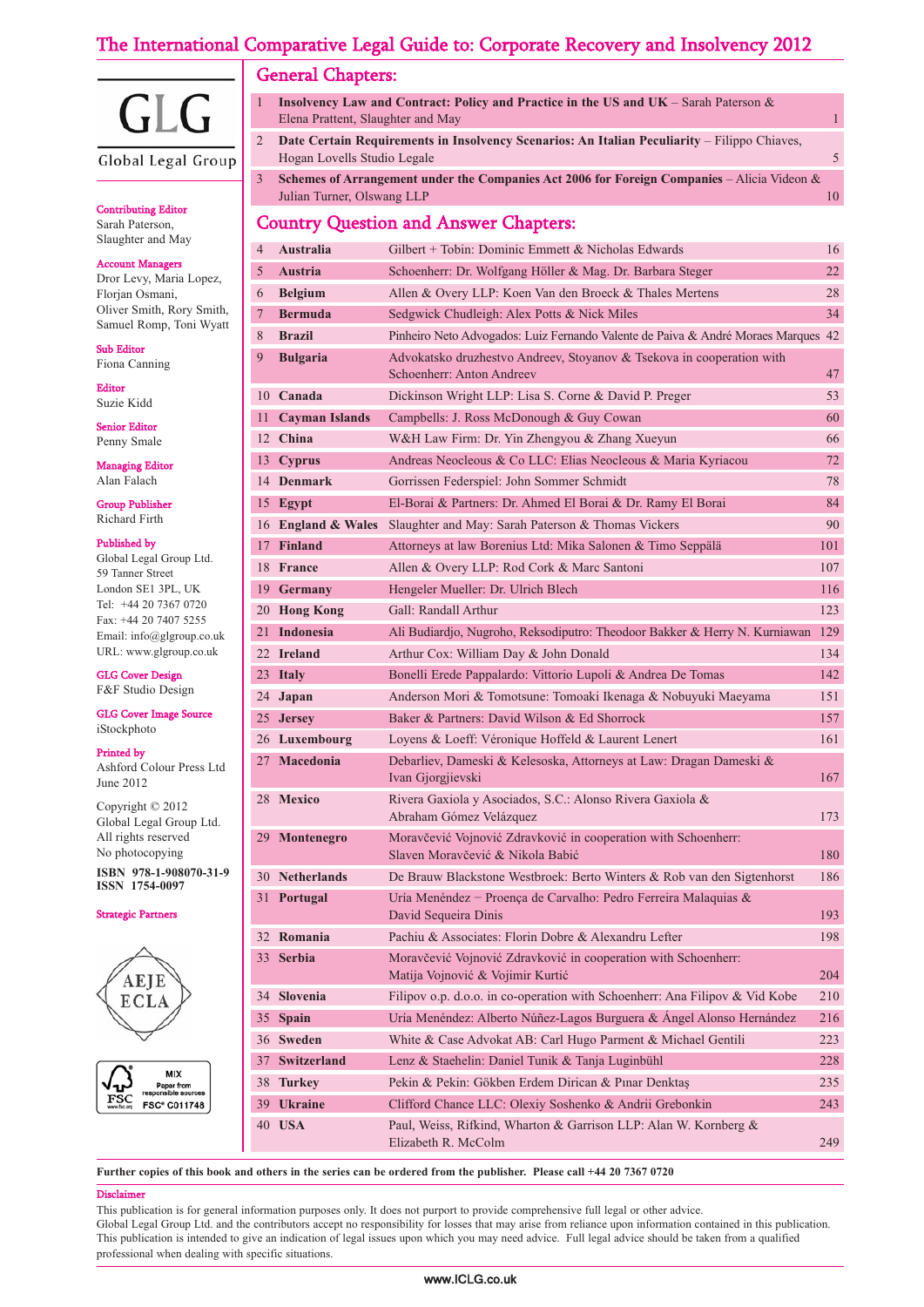# Japan

# Anderson Mori & Tomotsune

#### **Issues Arising When a Company is in** Financial Difficulties

#### 1.1 How does a creditor take security over assets in Japan?

Mortgages (*Teito-ken*) and Revolving Mortgages (*Ne-teito-ken*) on Real Estate

Mortgages and revolving mortgages on real estate may be granted as security for a debt. Ownership of the underlying asset is not transferred, but rather its transfer is restricted by the possible enforcement of the mortgage through judicial foreclosure.

Pledges (*shichi-ken*) on Real Estate, Moveables (including Securities) and Monetary Obligations

A pledge is a security interest on ownership of the underlying asset or title for a debt. A pledge on real estate or moveables is created by an agreement between the owner of real estate or moveables (pledgor) and the pledge-holder (pledgee). A pledge on a monetary obligation is created by agreement between an obligee (pledgor) and the pledge-holder (pledgee).

Note that, as listed securities are subject to electronic registration with Japan Securities Depository Center, Inc. (JASDEC), pledges should be created and perfected on the listed securities by registration of the pledge with JASDEC.

Transfer Pledges (*Joto Tampo*) on Real Estate, Moveables (including Securities) and Monetary Obligations

A transfer pledge is a security interest created by agreement between the transfer-pledgee and either the owner of the real estate/moveables or the obligee of the monetary obligation (pledgor).

#### 1.2 In what circumstances might transactions entered into whilst the company is in financial difficulties be vulnerable to attack?

As explained in section 2, there are Civil Rehabilitation Proceedings, Corporate Reorganisation Proceedings and Bankruptcy Proceedings. The following explains avoidance by a trustee in Bankruptcy Proceedings, a supervisor in Civil Rehabilitation Proceedings and an administrator of Corporate Reorganisation Proceedings. Note there are other avoidance actions available as well.

#### A. Avoidance of Fraudulent Transfers

Any transaction by the company (excluding a transaction for providing collateral by the company or discharging an obligation of the company) can be avoided if:

Tomoaki Ikenaga



# Nobuyuki Maeyama

- (i) the company knows that the transaction is detrimental to creditors; however, the transaction will not be avoided if a person who is subject to an avoidance action and receives a benefit from the transaction (the "Beneficiary") proves that he had no knowledge of such fact at the time of the transaction; or
- (ii) the transaction is detrimental to creditors and executed after the company suspends payment or a petition for Civil Rehabilitation Proceedings, Corporate Reorganisation Proceedings or Bankruptcy Proceedings is filed; however, the transaction will not be avoided if the Beneficiary proves that he had no knowledge of such facts at the time of the transaction.

#### B. Avoidance of Preferences

Any transaction by the company which provides collateral to a creditor for an existing obligation of the company or discharges an existing obligation of the company is avoidable if:

- (i) the transaction is executed after: (a) the company becomes unable to pay its debts when due; or (b) a petition for Civil Rehabilitation Proceedings, Corporate Reorganisation Proceedings or Bankruptcy Proceedings is filed; and
- (ii) the creditor knows that: (a) the company becomes unable to pay its debts when due or suspends payments in case of (i)(a); or (b) a petition for Civil Rehabilitation Proceedings, Corporate Reorganisation Proceedings or Bankruptcy Proceedings is filed in case of (i)(b).

In addition, if the above transaction occurs within 30 days before the company becomes unable to pay, and (i) the company is not obligated to perform the transaction, or (ii) the transaction constitutes the performance of an obligation by the company that is not then due, the transaction can be avoided. However, the transaction cannot be avoided if the creditor proves that he does not know that the transaction is detrimental to other creditors.

C. Avoidance of Transaction in Exchange of Reasonably Equivalent Value

Disposition of an asset by the company in exchange for a reasonably equivalent value can be avoided only if all of the below requirements are met:

- (i) the disposition results in changing the form of the asset, such as, by way of example, disposition of real estate for cash, and creates a present danger that the company will take further action which would be detrimental to creditors ("Malicious Action"), such as, by way of example, hiding the asset, providing the asset for no consideration to specific creditors or taking other action;
- (ii) the company has an intent to take Malicious Action at the time of the disposition; and
- (iii) the counterparty to the disposition knows that the company has the intent above at the time of the disposition.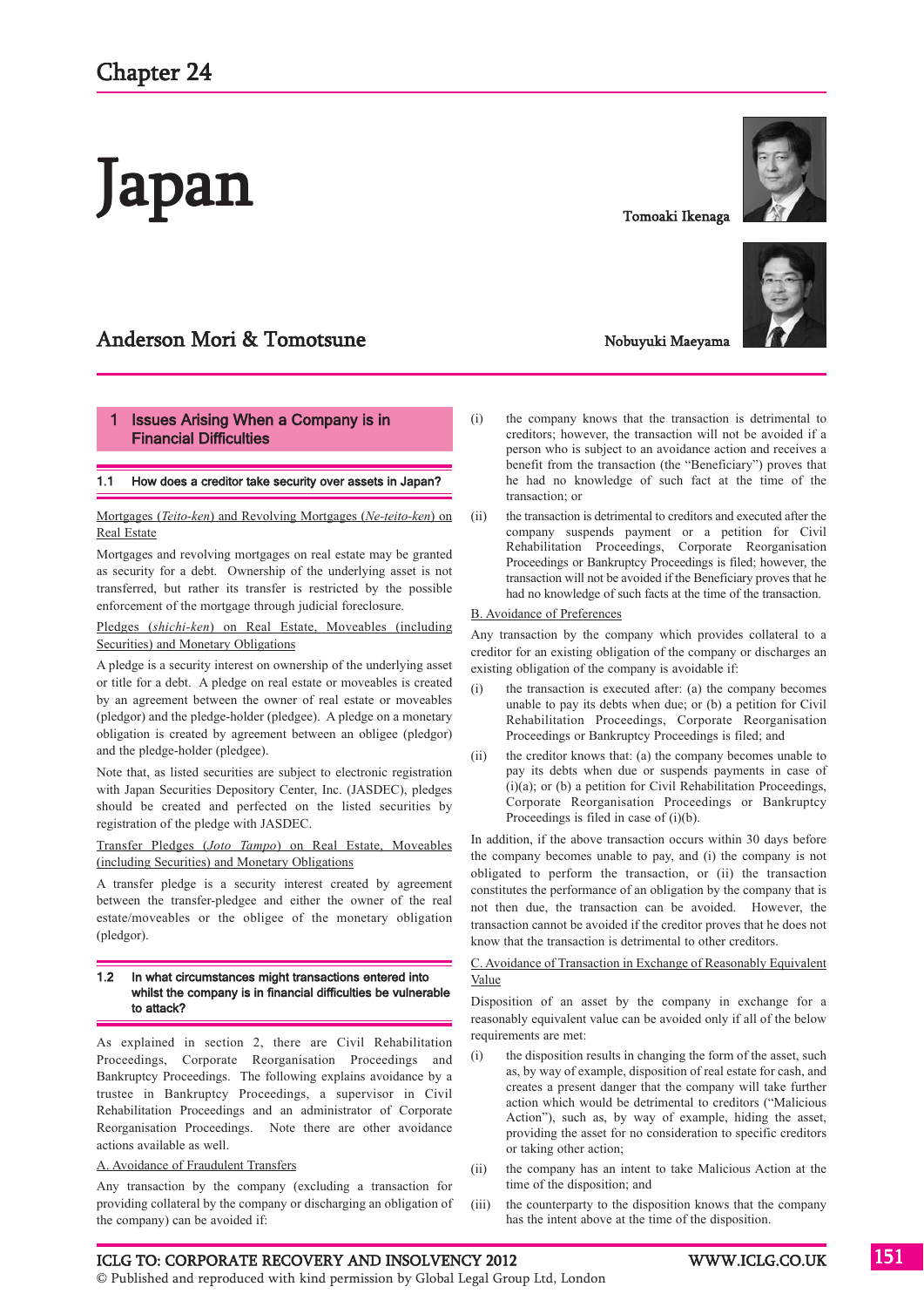#### D. Avoidance of Perfection

Perfection can be avoided if the act of perfection:

- (i) occurs after the company suspends payments or a petition for Civil Rehabilitation Proceedings, Corporate Reorganisation Proceedings or Bankruptcy Proceedings is filed;
- (ii) is taken after 15 days from creation, transfer or change of creditors' rights; and
- (iii) is taken with knowledge of the company's suspension of payments to creditors or the filing of a petition for Civil Rehabilitation Proceedings, Corporate Reorganisation Proceedings or Bankruptcy Proceedings.

#### 1.3 What are the liabilities of directors (in particular civil, criminal or disqualification) for continuing to trade whilst a company is in financial difficulties in Japan?

There are no specific statutes imposing civil or criminal liability on directors under the circumstances described above. However, if a director of the company knows, or reasonably should know, that payment for an obligation will not be made at the time of the transaction, then such director may be liable for damages incurred by the counterparty to the transaction.

#### 2 Formal Procedures

#### 2.1 What are the main types of formal procedures available for companies in financial difficulties in Japan?

#### A. Civil Rehabilitation Proceedings

Civil Rehabilitation Proceedings are debtor-in-possession ("DIP") proceedings, where incumbent management remains in place and proposes a rehabilitation plan to creditors. DIP proceedings are subject to the supervision of a supervisor appointed by the court. The DIP's rehabilitation plan must be approved by the creditors. Secured creditors are excluded from the proceedings and are free to enforce their collateral.

#### B. Corporate Reorganisation Proceedings

Corporate Reorganisation Proceedings are the most powerful insolvency proceedings, whereby all secured creditors and unsecured creditors are subject to the proceeding. After the petition for commencement, the court issues: (i) an Administration Order, which divests the authority of the incumbent management and appoints an Interim Administrator; and (ii) a Protection Order, which prohibits the company from paying any debt (with certain exceptions). The court may also issue a Comprehensive Protection Order prohibiting any secured creditor from enforcing its rights in collateral. After the Interim Administrator's review and investigation, the court may appoint an administrator who has full responsibility to manage the company and create a reorganisation plan, which is subject to approval of the creditors and the court.

Recently, the Tokyo District Court started DIP-type Corporate Reorganisation Proceedings, where the court does not issue an Administration Order and the incumbent management remains in power. In such proceedings, the court issues (i) a Protection Order prohibiting the company from paying any debt (with certain exceptions), and (ii) a Supervision and Investigation Order, pursuant to which the court appoints a Supervisor/Investigator to carry out an initial review of whether the DIP proceeding is appropriate for the case. After the Supervisor/Investigator's review, in typical cases one of the company's directors is appointed as administrator to carry out the business of the company.

#### C. Bankruptcy Proceedings

Bankruptcy Proceedings are liquidation proceedings administered by a court-appointed trustee. Secured creditors are not subject to the proceeding and are free to enforce their collateral. The company is liquidated and there may be a distribution at the end of the proceeding to creditors.

#### 2.2 What are the tests for insolvency in Japan?

The test is whether the total liabilities of the company exceed the total assets of the company. If so, then the company is regarded as "insolvent" under the Company Act. However, as described below, the grounds for commencing insolvency proceedings are not necessarily triggered by insolvency alone.

#### 2.3 On what grounds can the company be placed into each procedure?

#### A. Bankruptcy Proceedings

If a company is generally and continuously unable to pay its debts when due, Bankruptcy Proceedings may be commenced. As a matter of law, a company is presumed to be generally and continuously unable to pay its debts if (i) the company fails to pay a promissory note or important debt such as the principal of a corporate bond or bank loans, or other obligations in general, or (ii) the company is "insolvent".

#### B. Civil Rehabilitation Proceedings and Corporate Reorganisation **Proceedings**

A company may file a petition to commence the proceedings if (i) there is a possibility that the grounds for commencing Bankruptcy Proceedings may occur, or (ii) the company is unable to pay its obligations without creating a significant burden for continuing its business.

#### 2.4 Please describe briefly how the company is placed into each procedure.

#### Voluntary Petition

A voluntary petition is generally commenced by evaluating the financial status of the company and the selection of the appropriate proceedings with the assistance of attorneys and accountants. The board then adopts a resolution to file a petition for one of the proceedings.

#### Involuntary Petition

The proceedings may also be commenced by an involuntary petition, although such practice is uncommon. Under Corporate Reorganisation Proceedings, only creditors who have claims in excess of a minimum threshold are entitled to file involuntary petitions. Requirements for commencing involuntary cases include the petitioner's proof that the company has grounds for the commencement of the proceedings, which are the same as those for commencing voluntary Bankruptcy Proceedings.

#### 2.5 What notifications, meetings and publications are required after the company has been placed into each procedure?

With respect to Civil Rehabilitation Proceedings, Corporate Reorganisation Proceedings or Bankruptcy Proceedings, no actual notice to creditors is required with respect to commencement of the case, the filing deadline for a proof of claim (bar date), etc. Instead, the law provides that any notice shall be publicly posted in Government Official Gazettes. There are some exceptions where the actual notice by the court is necessary.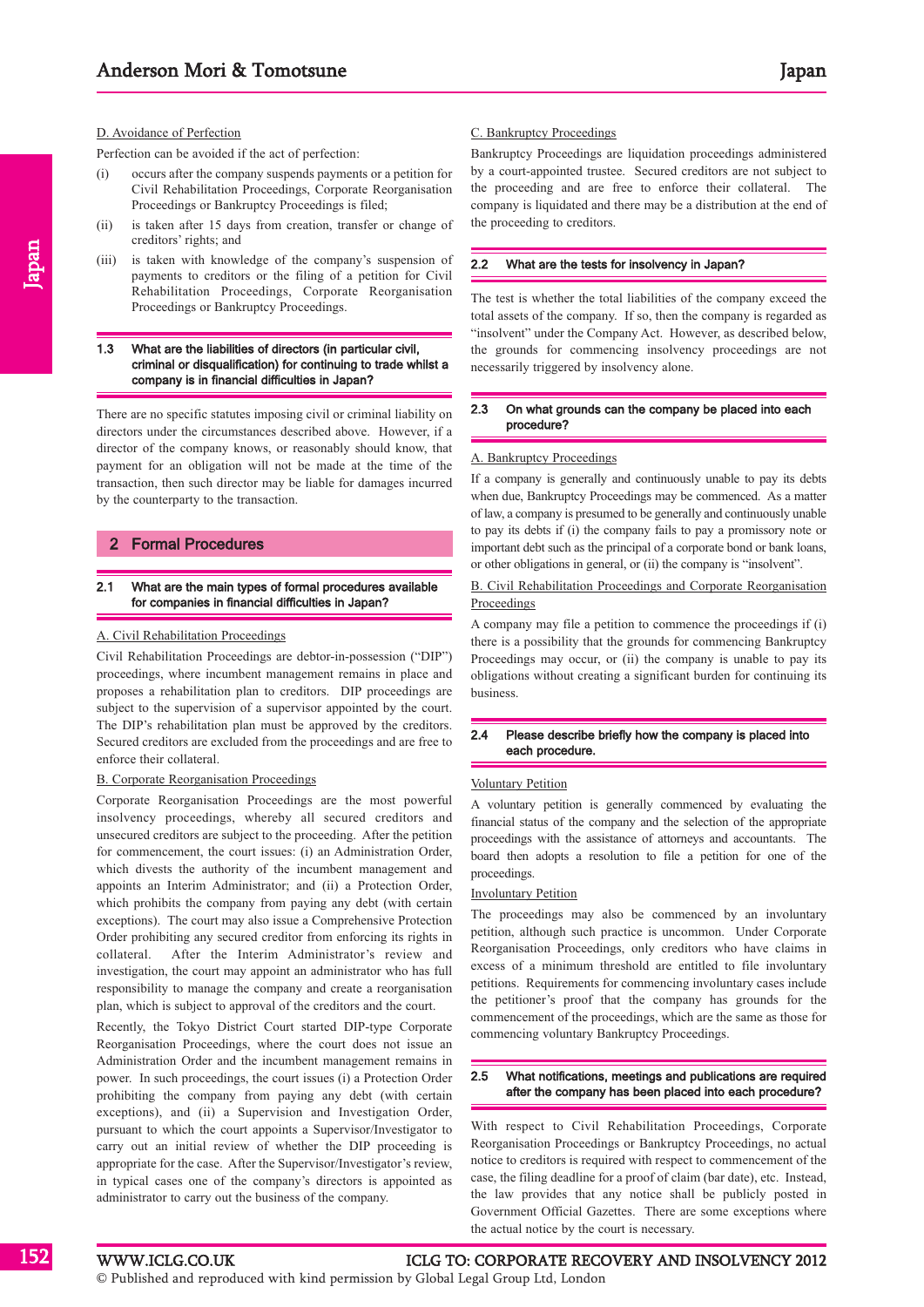#### **Creditors**

#### 3.1 Are unsecured creditors free to enforce their rights in each procedure?

Unsecured creditors are prohibited from enforcing their unsecured claims outside of each proceeding. However, the following exceptions are applicable to unsecured claims:

#### A. Civil Rehabilitation Proceedings

With respect to unsecured claims, "Common Benefit Claims" and "General Priority Claims" can be enforced outside the proceeding. "Common Benefit Claims", as a rule, include:

- (i) a claim for expenses necessary for execution of the proceeding (e.g., remuneration of a supervisor); and
- (ii) a claim arising from the business operations of the company after the commencement of the proceeding.

"General Priority Claims" include:

- (i) a claim for wages or salary of an employee; and
- (ii) a tax claim.

#### B. Corporate Reorganisation Proceedings

With respect to unsecured claims, only "Common Benefit Claims" can be enforced outside the proceeding, in principle. "Common Benefit Claims" in Corporate Reorganisation Proceedings, as a rule, include the following:

- (i) a claim for expenses necessary for execution of the proceeding (e.g., remuneration of an administrator of the proceeding);
- (ii) a claim arising from the business operations of the company after the commencement of the proceeding; and
- (iii) a claim for an employee's wages or salary for a certain period.

Courts have been recently allowing the administrator to pay a certain amount of claims arising from commercial transactions outside the proceeding (e.g., trade creditors). The purpose of this practice is to make it easier to continue the company's business operations by discouraging essential suppliers from ceasing to do business with the company.

#### C. Bankruptcy Proceedings

With respect to unsecured claims, "Estate Claims" can be enforced outside a bankruptcy procedure. "Estate Claims" in bankruptcy proceeding, as a rule, include:

- a claim for expenses necessary for execution of the proceeding (e.g., remuneration for a trustee of the procedure); and
- (ii) a claim for the wages or salary of an employee for a certain period.

#### 3.2 Can secured creditors enforce their security in each procedure?

#### A. Civil Rehabilitation Proceedings and Bankruptcy Proceedings

Secured creditors can generally enforce their security outside of the proceedings. However, under certain conditions, the security will be cancelled by the court or its enforcement by the creditor will be stayed.

#### B. Corporate Reorganisation Proceedings

Secured creditors can only enforce their securities within the proceeding as a "Creditor with Security in Corporate Reorganisation Proceedings". Thus, claims of secured creditors will be paid pursuant to the reorganisation plan. However, claims of secured creditors are entitled to priority in Corporate Reorganisation Proceedings. Further, under certain conditions, a secured creditor can enforce its security outside the proceeding with the approval of the court.

#### 3.3 Can creditors set off sums owed by them to the company against amounts owed by the company to them in each procedure?

#### A. General Rule

Generally speaking, creditors can exercise the right of set off.

#### B. Exceptions

In a typical set off, it is necessary for the obligations of each party to be due and owing. However, upon the commencement of a Bankruptcy Proceeding, the obligations of the debtor become immediately due. In Civil Rehabilitation and Corporate Reorganisation, creditors cannot set off obligations owed by the debtor until the due date of such obligations. Further, in Civil Rehabilitation Proceedings and Corporate Reorganisation Proceedings, creditors can only exercise the right of set off within the period for the filing of their claims specified by the court.

#### **Continuing the Business**

#### 4.1 Who controls the company in each procedure? In particular, please describe briefly the effect of the procedures on directors and shareholders.

#### A. Civil Rehabilitation Proceedings

In Civil Rehabilitation Proceedings, directors of the company maintain authority to control the company and administer and dispose of its assets. However, where the company will conduct material actions including disposition of assets, the approval of the supervisor appointed by the court is necessary.

When a Civil Rehabilitation Proceeding is commenced, directors and shareholders of the company do not automatically lose their positions or interests.

#### B. Corporate Reorganisation Proceedings

In Corporate Reorganisation Proceedings, an administrator appointed by the court is authorised to control the debtor and to administer and dispose of its property. As a rule, directors are removed from the board unless reappointed through the reorganisation plan. On the other hand, when the proceedings are DIP-type proceedings, one of the directors will be appointed as the administrator to continue administration and disposal of the company's property and to operate the business of the company.

When a Corporate Reorganisation Proceeding is commenced, shareholders of the company do not automatically lose their ownership interests. However, reorganisation plans usually have the following provisions: (i) the company acquires all issued shares and cancels the acquired shares; and (ii) the company issues new shares to its sponsor. As a result, the shareholders forfeit their ownership interests.

#### C. Bankruptcy Proceedings

In Bankruptcy Proceedings, a trustee appointed by the court is authorised to administer and dispose of the debtor's property. The directors are divested of such authority when a Bankruptcy Proceeding is commenced.

When the Bankruptcy Proceeding is completed, the debtor becomes a defunct entity, the directors lose their positions as a result thereof, the company is dissolved, and any remaining assets after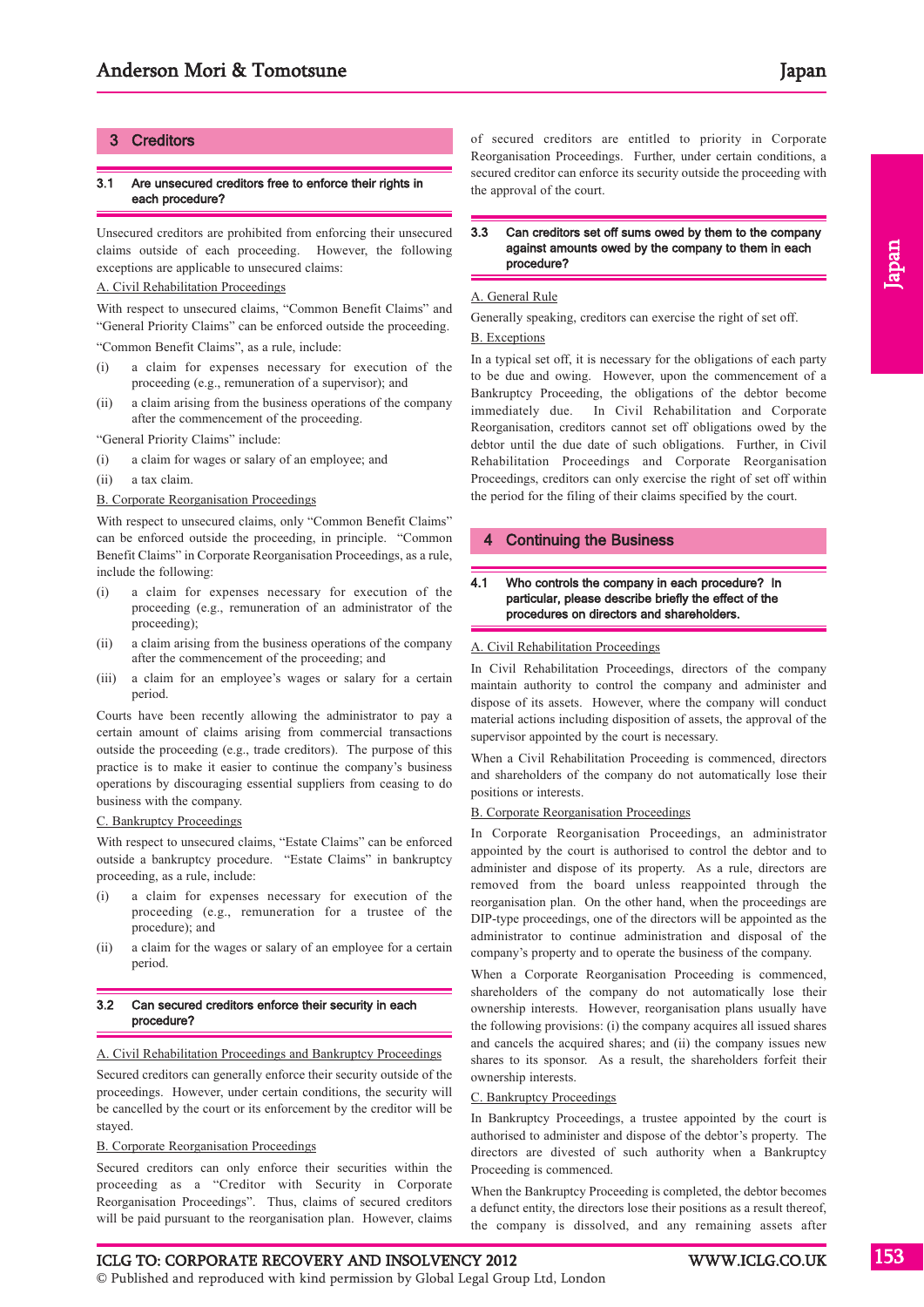administration of the debtor's estate are distributed to the shareholders.

#### 4.2 How does the company finance these procedures?

#### A. Bankruptcy Proceedings

Japan

The proceeding is for liquidation of the company and financing is, therefore, not necessary.

#### B. Civil Rehabilitation Proceedings

After the petition for commencement of Civil Rehabilitation Proceedings has been filed, but before any further steps are taken in such proceedings, the company can obtain financing with approval of the supervisor. A claim for such financing is one type of Common Benefit Claim (see question 3.1), which is accorded priority over other claims.

#### C. Corporate Reorganisation Proceedings

Financing is obtained in the same manner as with Civil Rehabilitation Proceedings described above.

#### 4.3 What is the effect of each procedure on employees?

#### A. Contracts with employees

*i. Civil Rehabilitation Proceedings/Corporate Reorganisation Proceedings*

Contracts with employees continue even if Civil Rehabilitation or Corporate Reorganisation Proceedings are commenced.

It is often the case that a reduction in force is implemented as part of the restructuring of the company's organisation, which is carried out in accordance with labour regulations.

#### *ii. Bankruptcy Proceedings*

Contracts with employees are not terminated only because Bankruptcy Proceedings are commenced.

However, as Bankruptcy Proceedings are proceedings to carry out the liquidation of the company, all employees will be laid off by the end of the proceedings.

B. Claims of employees

In all of the proceedings, the employees' rights to wages and salaries are accorded priority (see question 3.1).

#### 4.4 What effect does the commencement of any procedure have on contracts with the company and can the company terminate contracts during each procedure?

Generally speaking, a debtor cannot terminate the contracts for the sole reason that it has commenced one of the proceedings.

Nevertheless, in Civil Rehabilitation, Corporate Reorganisation, and Bankruptcy Proceedings, if both the obligation of the debtor and its counterparty under a bilateral contract is executory at the time of commencement of the proceeding, the debtor (or the administrator or the trustee) may (i) terminate the contract, or (ii) perform the contract and request the counterparty to perform.

#### 5 Claims

#### 5.1 Broadly, how do creditors claim amounts owed to them in each procedure?

Broadly, except where a creditor is permitted to enforce its claim outside the proceeding (see question 3.1 and question 3.2), creditors can enforce their claims through the following steps:

#### A. Filing of a Claim

A creditor who intends to participate in the proceeding shall file its claim with the court within the period established by the court.

#### B. Investigation

A claim which was filed with the court ("Filed Claim") will be investigated by the company in Civil Rehabilitation Proceedings and by the administrator/trustee in Corporate Reorganisation or Bankruptcy Proceedings. Creditors can also investigate the claim.

#### C. Fixing of a Claim

If there are no objections to the Filed Claim, then the claim will be fixed.

If there are objections, the Filed Clam will be decided through a claims fixing procedure and ordinary litigation.

#### D. Payment/Distribution

In Civil Rehabilitation and Corporate Reorganisation Proceedings, a Filed Claim that has been fixed will be changed and paid on a *pro rata* basis with other filed claims pursuant to the relevant plan, which is voted on by the creditors and approved by the court.

In Bankruptcy Proceedings, the distribution will be made to creditors depending on the fixed amount of their Filed Claims.

#### 5.2 What is the ranking of claims in each procedure? In particular, do any specific types of claim have preferential status?

#### A. Civil Rehabilitation Proceedings

Secured claims, Common Benefit Claims and General Priority Claims can be enforced outside the proceedings and accorded priority (see question 3.1 and question 3.2).

#### B. Corporate Reorganisation Proceedings

Common Benefit Claims can be enforced outside the proceedings and accorded priority (see question 3.1).

Also, secured claims and "General Priority Claims" are accorded priority and include:

- (i) a claim of an employee of the company; and
- (ii) a tax claim.

#### C. Bankruptcy Proceedings

Secured Claim and Estate Claim can be enforced outside the proceedings and accorded priority (see question 3.1 and question 3.2).

Also, "Preferred Bankruptcy Claims" are accorded priority and include:

- (i) a claim of an employee of the company; and
- (ii) a tax claim.

#### 5.3 Are tax liabilities incurred during each procedure?

#### A. Tax Liabilities after Commencement of Proceedings

In Civil Rehabilitation and Corporate Reorganisation Proceedings, tax liabilities arising after commencement of the proceedings are paid outside the procedure and entitled to super-priority.

In contrast, in Bankruptcy Proceedings, tax liabilities arising after commencement of the proceedings are subordinate to prepetition claims in the bankruptcy case.

#### B. Taxation on Income from Discharge of Indebtedness

In Bankruptcy Proceedings, the discharge of the debtor's indebtedness may be deemed income under recently amended tax laws in Japan. However, insolvent bankrupt companies are not usually taxed.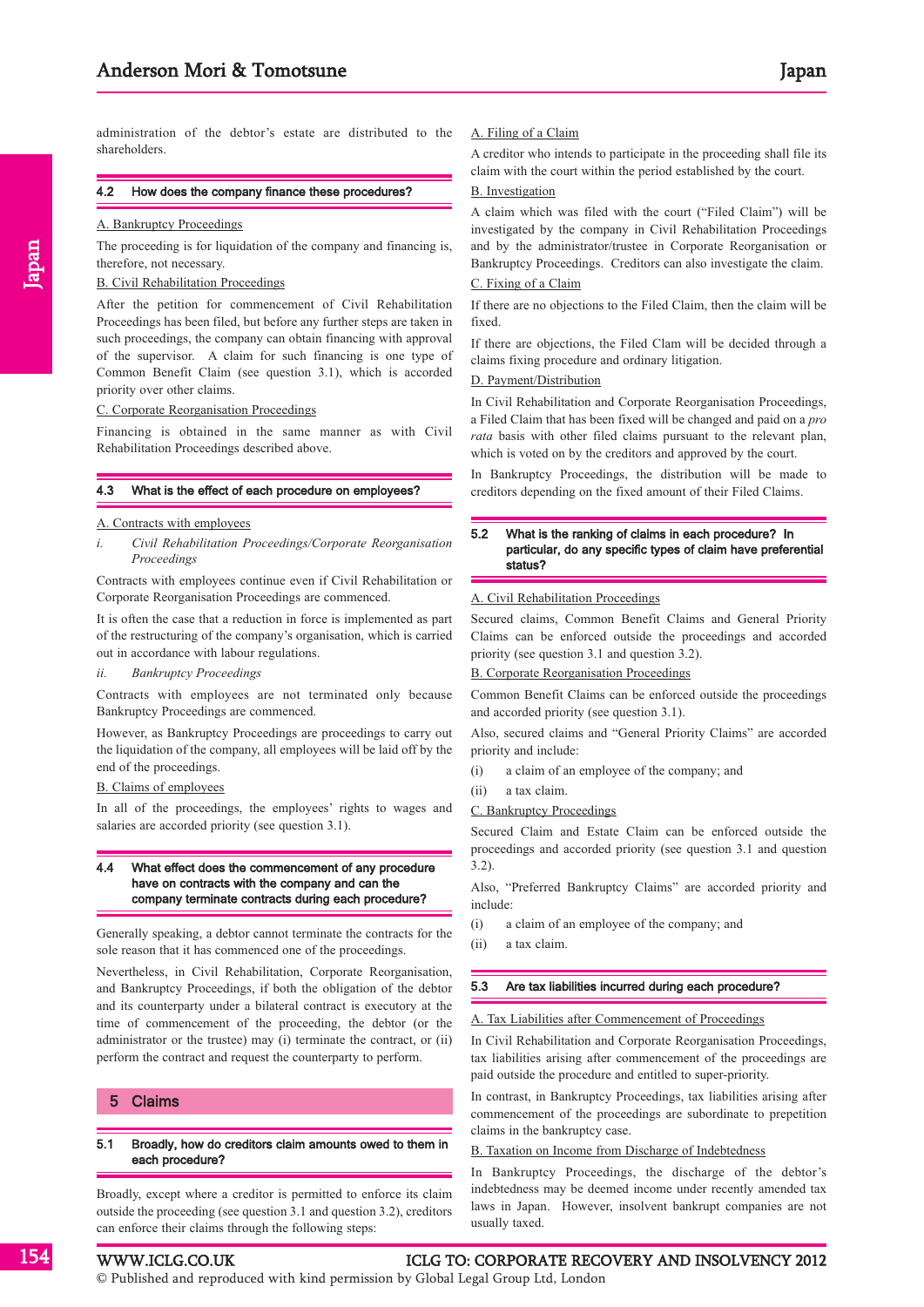In Civil Rehabilitation Proceedings and Corporate Reorganisation Proceedings, the debtor will continue to operate as a going concern, so the discharge of the debtor's indebtedness does result in a taxable event.

#### 6 Ending the Formal Procedure

#### 6.1 Is there a process for "cramming down" creditors who do not approve proposals put forward in these procedures?

A. Civil Rehabilitation and Corporate Reorganisation Proceedings

Plans of rehabilitation/reorganisation are voted on by certain creditors. If a majority of eligible creditors votes in favour of a plan and the plan is approved by the court, then dissenting creditors are bound by the plan.

B. Bankruptcy Proceedings

In Bankruptcy Proceedings, there is no cram-down. Rather, assets are simply converted into money, which is distributed to creditors on a *pro rata* basis.

#### 6.2 What happens at the end of each procedure?

A. Civil Rehabilitation Proceedings/Corporate Reorganisation **Proceedings** 

The plan voted on by the creditors and approved by the court is implemented by paying creditors' claims in accordance with the plan. B. Bankruptcy Proceedings

The company will be dissolved.

#### 7 Alternative Forms of Restructuring

#### 7.1 Is it common to achieve a restructuring outside a formal procedure in Japan? In what circumstances might this be possible?

There are cases where the company is restructured out of court by agreement between the creditors and the debtor ("private restructuring").

One of the benefits of a private restructuring is its confidentiality. Whereas other types of restructuring could seriously affect a debtor's goodwill, image and ability to recover, private restructurings are not necessarily disclosed to the public.

Private restructurings do, however, have certain drawbacks. For example, the debtor cannot bind any creditors who do not agree to the private restructuring plan.

In recent years, the following procedures have become institutionalised.

#### A. Restructuring through Business Revitalisation Alternative Dispute Resolution Procedures

Business Revitalisation Alternative Dispute Resolution ("BRADR") Procedures have been carried out since 2009 by a certified dispute resolution business operator ("Operator") who is neutral and fair. The debtor may select at its own discretion which creditors will participate in the procedure (usually banks and financial institutions), and the debtor files an application. After commencement of the procedure, the Operator issues a notice which requests the participant creditors to suspend their collection. After all the participant creditors agree to the restructuring plan which has been entered into with the debtor, payment obligations of the debtor are potentially discharged or rescheduled according to the plan.

#### B. Restructuring by the Enterprise Turnaround Initiative Corporation of Japan

The Enterprise Turnaround Initiative Corporation of Japan ("ETIC") was established as an officially authorised corporation for the purpose of revitalising local corporations in 2009. ETIC provides assistance to corporations which have revitalisation potential but are burdened by excessive debt. The revitalisation process involves ETIC's assistance with financial restructuring through (i) purchase of the debts, (ii) provision of finance to the debtor by way of loan facilities, and (iii) provision of finance to the debtor through the purchase of equity in the debtor.

#### 7.2 Is it possible to reorganise a debtor rather than realise its assets and business?

It depends on the case. Without realising its assets and business, a debtor can be reorganised by an equity injection from a new sponsor or by a loan from a new lender under Civil Rehabilitation or Corporate Reorganisation Proceedings.

#### 7.3 Is it possible to achieve an expedited restructuring of the debtor by means of a pre-packaged sale? How is such a sale effected?

Pre-packaged sales are possible and Civil Rehabilitation Proceedings are often used for pre-packaged sales. Before filing a petition for the commencement of the proceedings, the debtor must locate a buyer and obtain the consent of the largest creditors for any such sale. After the petition is filed, such sale is carried out following court approval and may involve a competitive bidding process among other potential buyers.

#### 8 International

#### 8.1 What would be the approach in Japan to recognising a procedure started in another jurisdiction?

In order for a procedure started in another jurisdiction to be recognised in Japan, a recognition order and certain orders for assistance in relation to the foreign proceeding are required.

#### A. Recognition Order

An order recognising a foreign insolvency proceeding will be issued by the Japanese court except where:

- (i) it is clear that the procedure in foreign jurisdiction will not have any effects outside the jurisdiction;
- (ii) it is against public policy in Japan to support the procedure; or
- (iii) it is clear that the support is not necessary.

#### B. Orders for Assistance

Because the recognition order does not have any substantive effect, the following orders for assistance are necessary (depending on the case) in addition to the recognition order:

- (i) stay order;
- (ii) prohibition order on disposition of property and payment;
- (iii) prohibition order on compulsory execution; and
- (iv) administration order.

Please note that proceedings for recognition of a foreign insolvency proceeding and assistance to a foreign court shall be subject to the exclusive jurisdiction of the Tokyo District Court.

Japan

#### ICLG TO: CORPORATE RECOVERY AND INSOLVENCY 2012 WWW.ICLG.CO.UK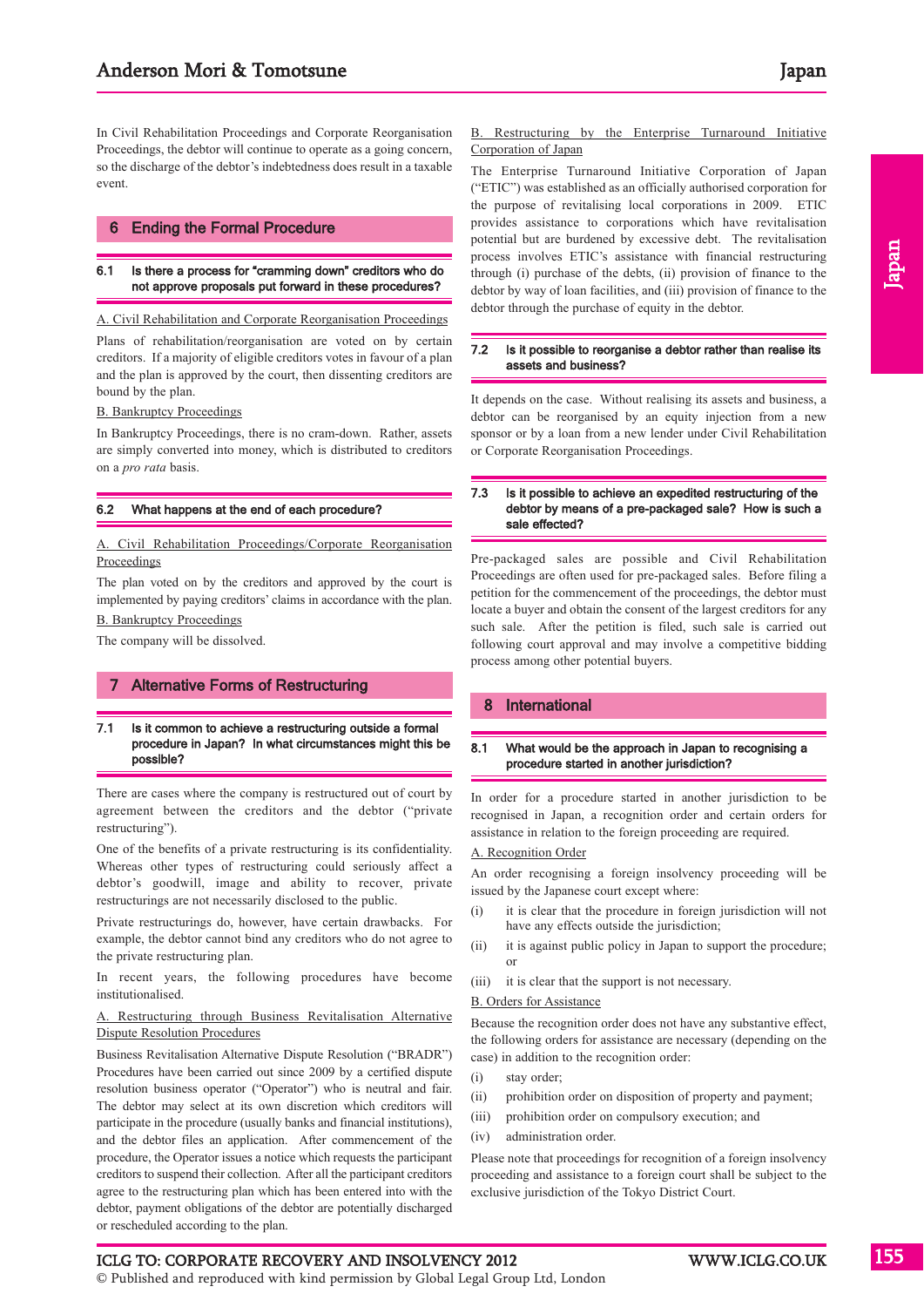#### **Acknowledgment**

The authors would like to acknowledge the assistance of their colleagues Wataru Ishii and Michael Sjuggerud in the preparation of this chapter.



#### Tomoaki Ikenaga

Anderson Mori & Tomotsune Izumi Garden Tower, 6-1 Roppongi 1-chome Minato-ku, Tokyo, 106-6036 Japan

Tel: +81 3 6888 1070 Fax: +81 3 6888 3070 Email: tomoaki.ikenaga@amt-law.com URL: www.andersonmoritomotsune.com

Tomoaki Ikenaga has been practicing for more than 30 years in Japan and the US. His experience includes various corporate transactions, finance, derivatives, securitisation, regulatory issues and insolvency matters. For more than eight years as Chief Regional Counsel of JPMorgan Chase for Japan and Korea and General Counsel of Deutsche Bank for Japan, he obtained extensive experience in sophisticated finance transactions, compliance and regulatory issues, and he has been involved in legal issues arising from insolvency proceedings such as the public administration of Long Term Credit Bank, Chiyoda Life Insurance and other financial institutions. He has also served as a trustee in many bankruptcy cases and frequently advises clients with respect to civil rehabilitation and corporate reorganisation issues.



#### Nobuyuki Maeyama

Anderson Mori & Tomotsune Izumi Garden Tower, 6-1 Roppongi 1-chome Minato-ku, Tokyo, 106-6036 Japan

Tel: +81 3 6888 1071 Fax: +81 3 6888 3071 Email: nobuyuki.maeyama@amt-law.com URL: www.andersonmoritomotsune.com

Joined firm: 1998. Partner since: 2008.

Practice areas: Nobuyuki Maeyama has been engaged in an extensive range of practice areas at Anderson Mori & Tomotsune. Mr. Maeyama acts as a court appointed trustee in corporate liquidation proceedings, and he assists clients with civil rehabilitation and corporate reorganisation-related matters. He has also been involved in various financial transactions, including securitisation of real property and receivables, acquisition finance, CMBS (Commercial Mortgage-Backed Securities), project finance and PFI (Private Finance Initiatives). Further, he has also provided a wide range of advice to domestic and overseas clients in M&A transactions (including Management Buy Outs).

# **ANDERSON MORL & TOMOTSUNE**

Anderson Mori & Tomotsune was formed on January 1, 2005 as a result of the merger of two leading Japanese law firms, Anderson Mori and Tomotsune & Kimura. The firm is one of the largest, full service corporate law firms in Japan, with approximately 310 Japanese lawyers (bengoshi) and over 10 lawyers qualified in foreign jurisdictions. Among Japanese international law firms today, Anderson Mori & Tomotsune has one of the longest histories of serving the international business and legal community in Japan.

#### Anderson Mori & Tomotsune Tokyo Office:

Izumi Garden Tower, 6-1, Roppongi 1-chome, Minato-ku, Tokyo, 106-6036, Japan Tel: +81 3 6888 1000 / Email: inquiry@amt-law.com

#### Anderson Mori & Tomotsune Beijing Office:

Beijing Fortune Building, Room 809, No. 5, Dong San Huan Beilu, Chao Yang Qu, Beijing 100004, People's Republic of China Tel: +86 10 6590 9060 / Fax: +86 10 6590 9062 / Email: beijing@amt-law2.com